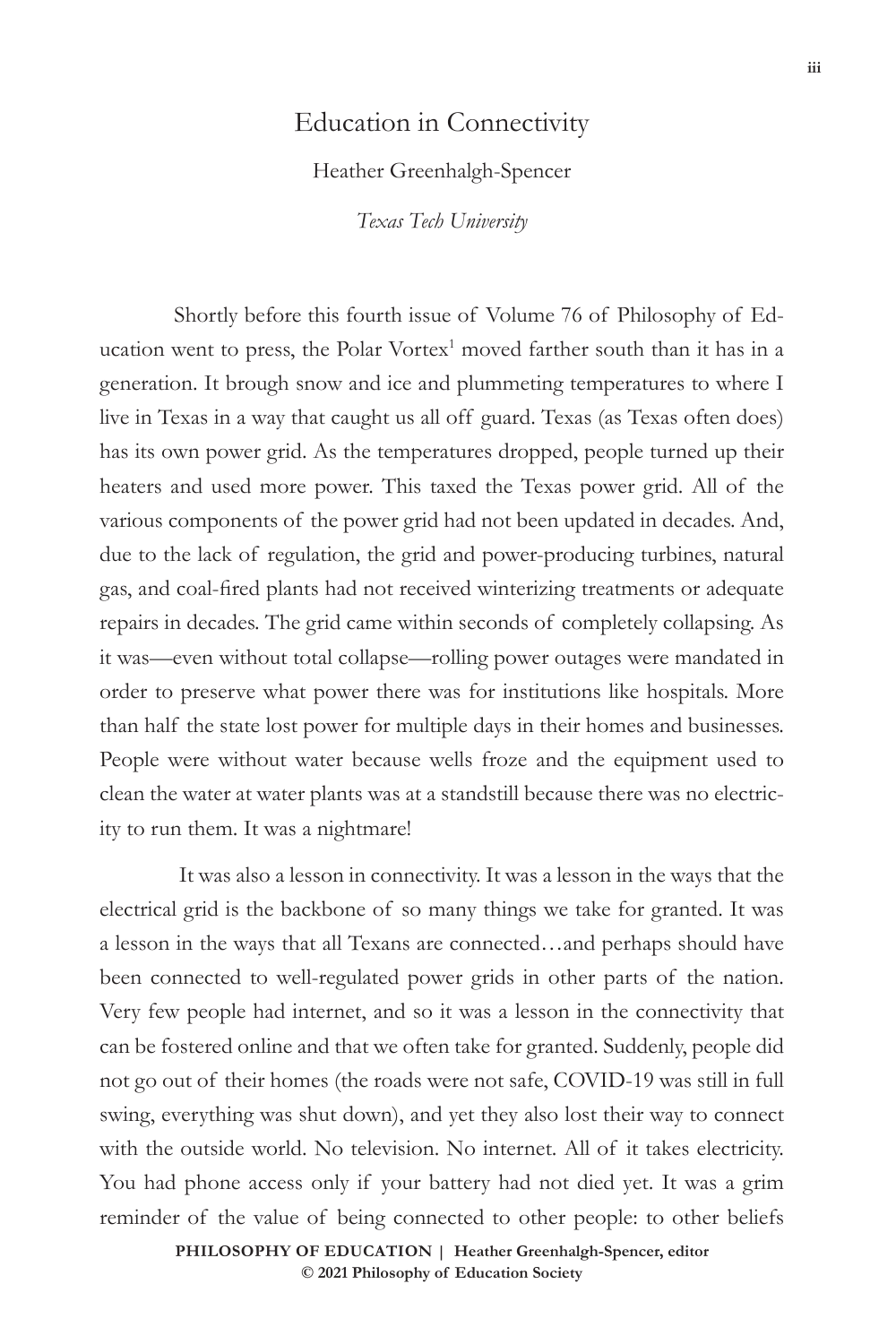and ways of knowing, as well as to other locations within the world. Perhaps because this is still a recent event in my mind, I see the collection of writings in this issue through the lens of connectivity. Each grouping fosters connections in a way that amplifies what the other papers in the group have to say.

The first group of papers come from Leigh Patel and Lisa Weems. Dr. Patel gave the Kneller Lecture at PES 2020, and her talk is a meditation on that experience. Patel makes connections between and among various ways of knowing; while foregrounding the ways that identity and positionality foster a sense of who is safe, and when, and where; and the ways that interconnectedness can foster safety and act as an intervention into colonial violence. Weems extends and contextualizes Patel's argument by highlighting the ways we are connected not just to each other and to our histories (including violent histories of colonialism), but also to the earth and other materialities. Weems foregrounds the 'more than human' forces, objects, subjects, and locations that also make up nodes on our network and part of our sense of connectivity. Weems bridges between Patel's article and work by other scholars who focus on decolonializing practices. In this way, too, Weems's response models connectivity.

The next group of papers work around Sarah Stitzlein's new book Learning How to Hope. Stitzlein focuses on ways we can scaffold and reclaim democracy through various practices in schools. Her primary focus is on practices of Hope; and not just lower-case letter hope that stands in for grit or optimism, but an upper-case letter Hope (HOPE) that fires up real action toward sustaining democratic practices. Here, too, Stitzlein focuses on our connections to each other as a medium for practicing democracy and, in that practicing of democracy, reaffirming and supporting democracy in civil society. Gottlieb's article connects to Stitzlein's by picking up the concepts of 'habit' and 'publicness'. Gottlieb argues for a careful and nuanced understanding of the ways that the publicness of our connections shapes our practices (and habits) of democracy. Thompson, too, connects to Stitzlein's book by taking a contrarian view of the hope she aims to foment. Thompson is skeptical of the power of hope, and highlights the political reality that, for many,